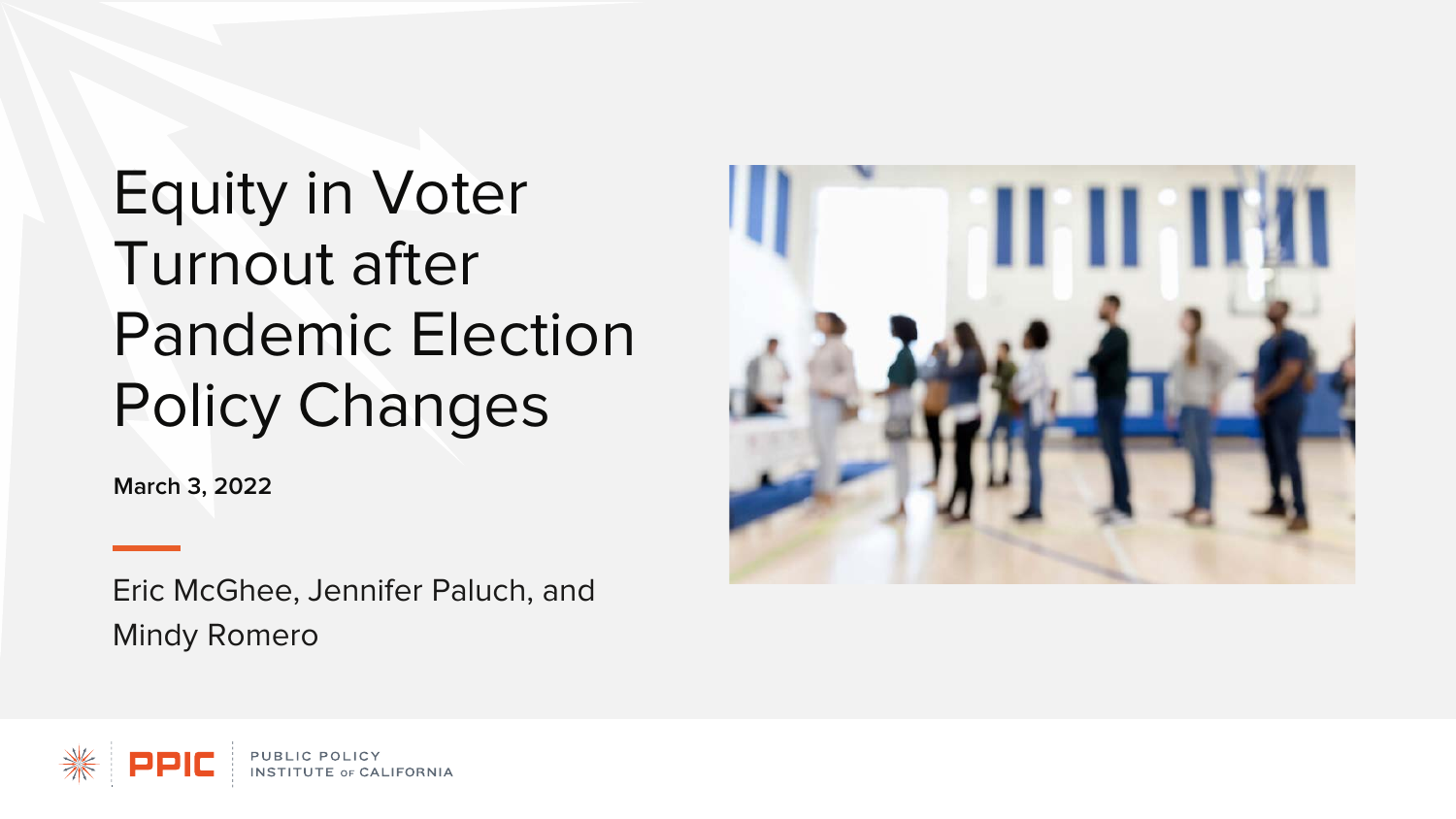# **Pandemic policy: more mail and less in-person voting**

- **Reduce risk of exposure**
- **Reduce number of in-person locations**
- **Reduce pressure on in-person locations**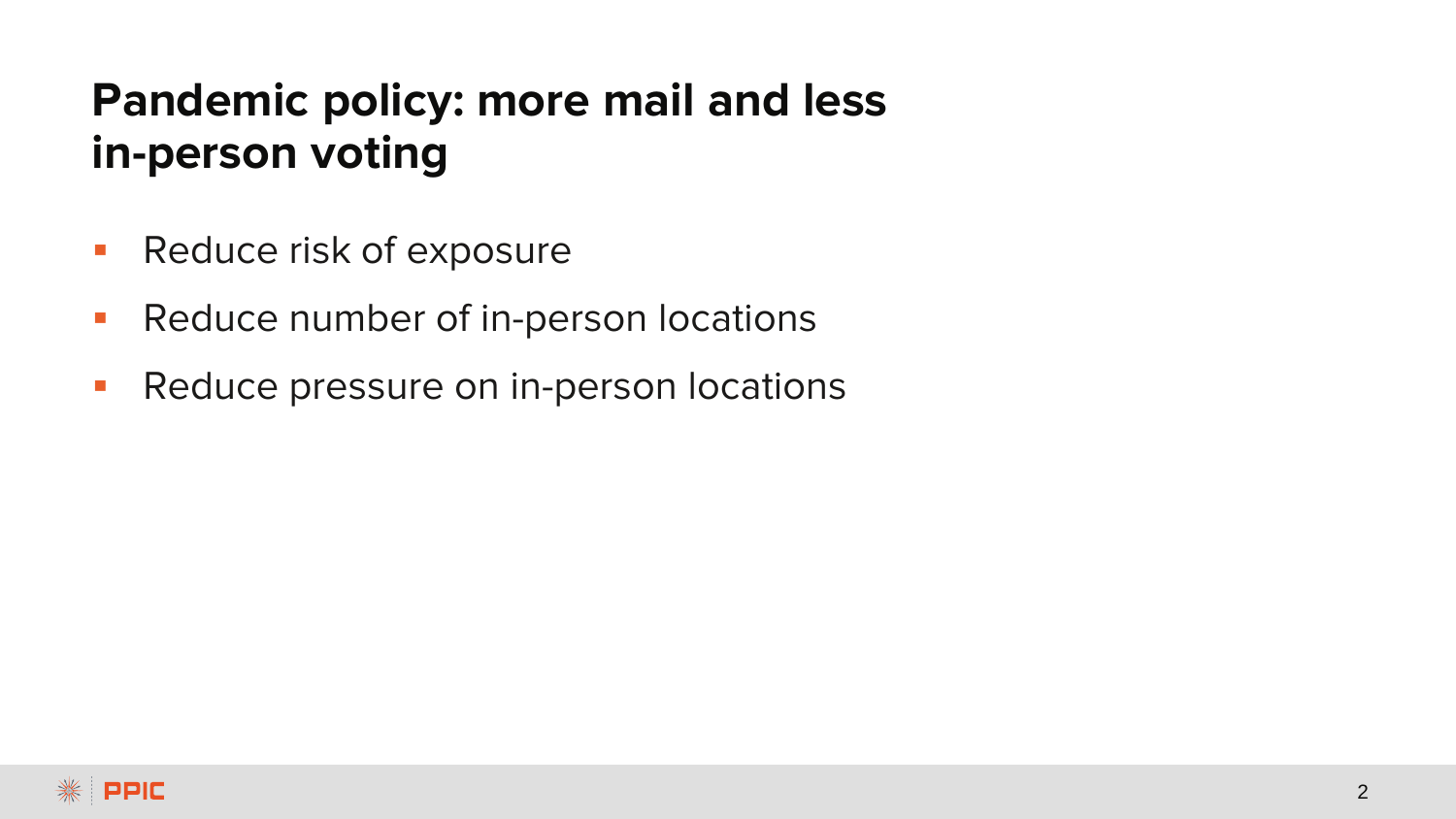### **Did the changes affect voting equity?**

- Key reform goal: ending the "exclusive electorate" by closing the "turnout gap"
- **Exidence: All vote-by-mail raises total turnout** 
	- In-person consolidation is more mixed
- Question: Does it improve the turnout gap?
	- Voters of color
	- Young people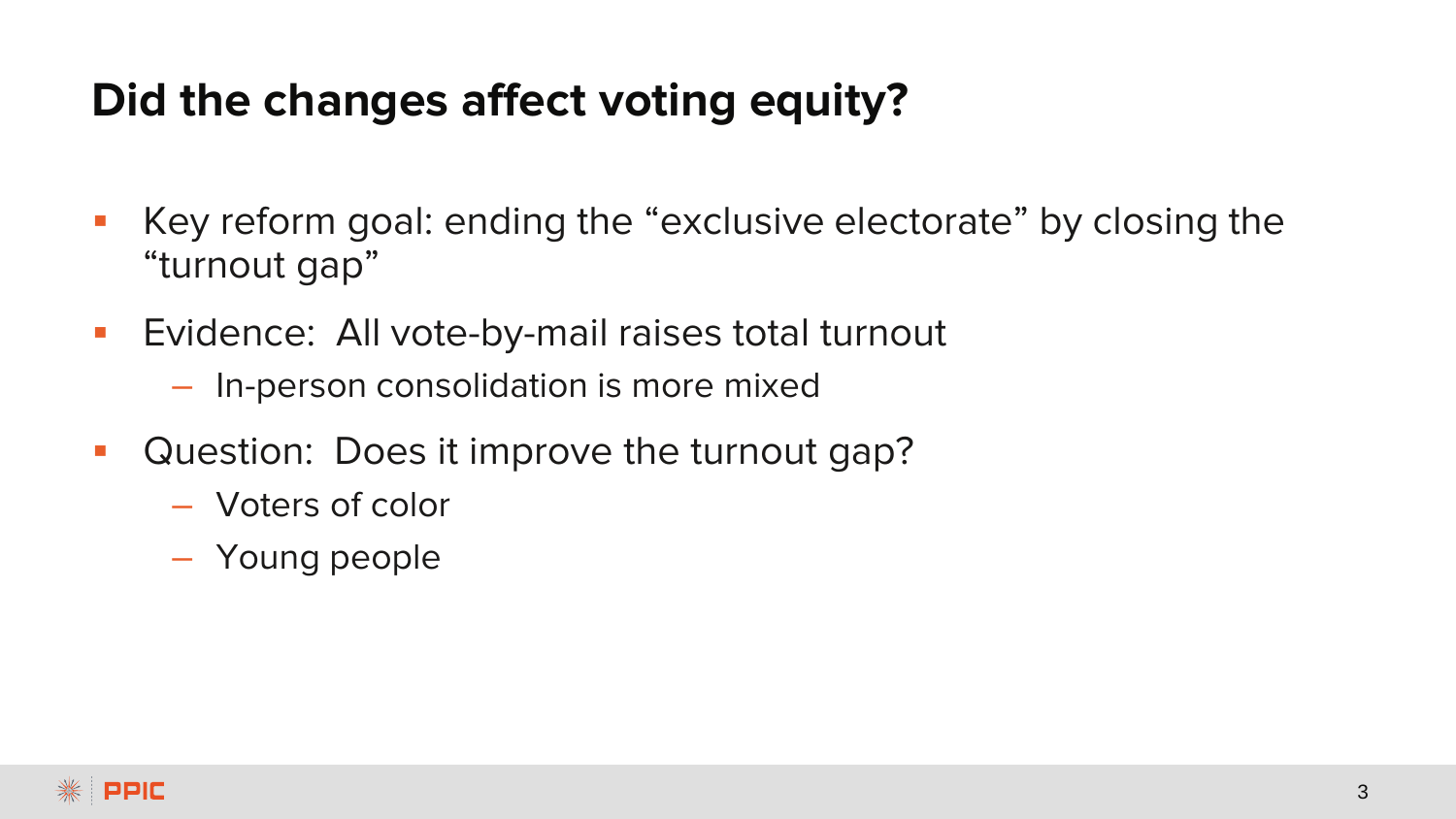### **Equity in three different contexts**

**2020** general election: universal vote-by-mail

**2020 LA primary: universal vote-by-mail** 

**2020** general election: in-person consolidation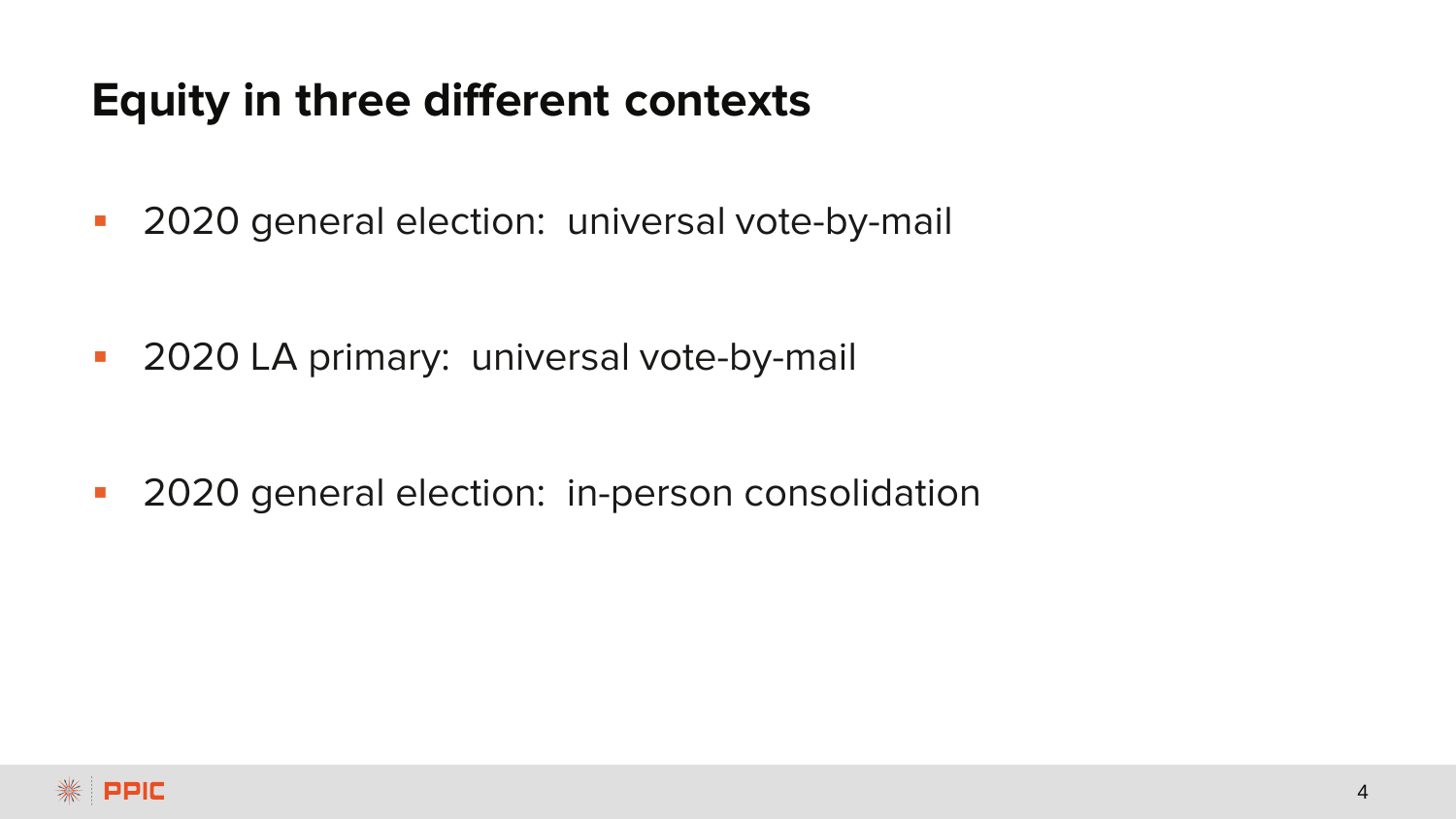- The pandemic and voting-by-mail
- **Results: universal vote-by-mail and equity**
- **Results: in-person voting options and equity**
- **Conclusions and recommendations**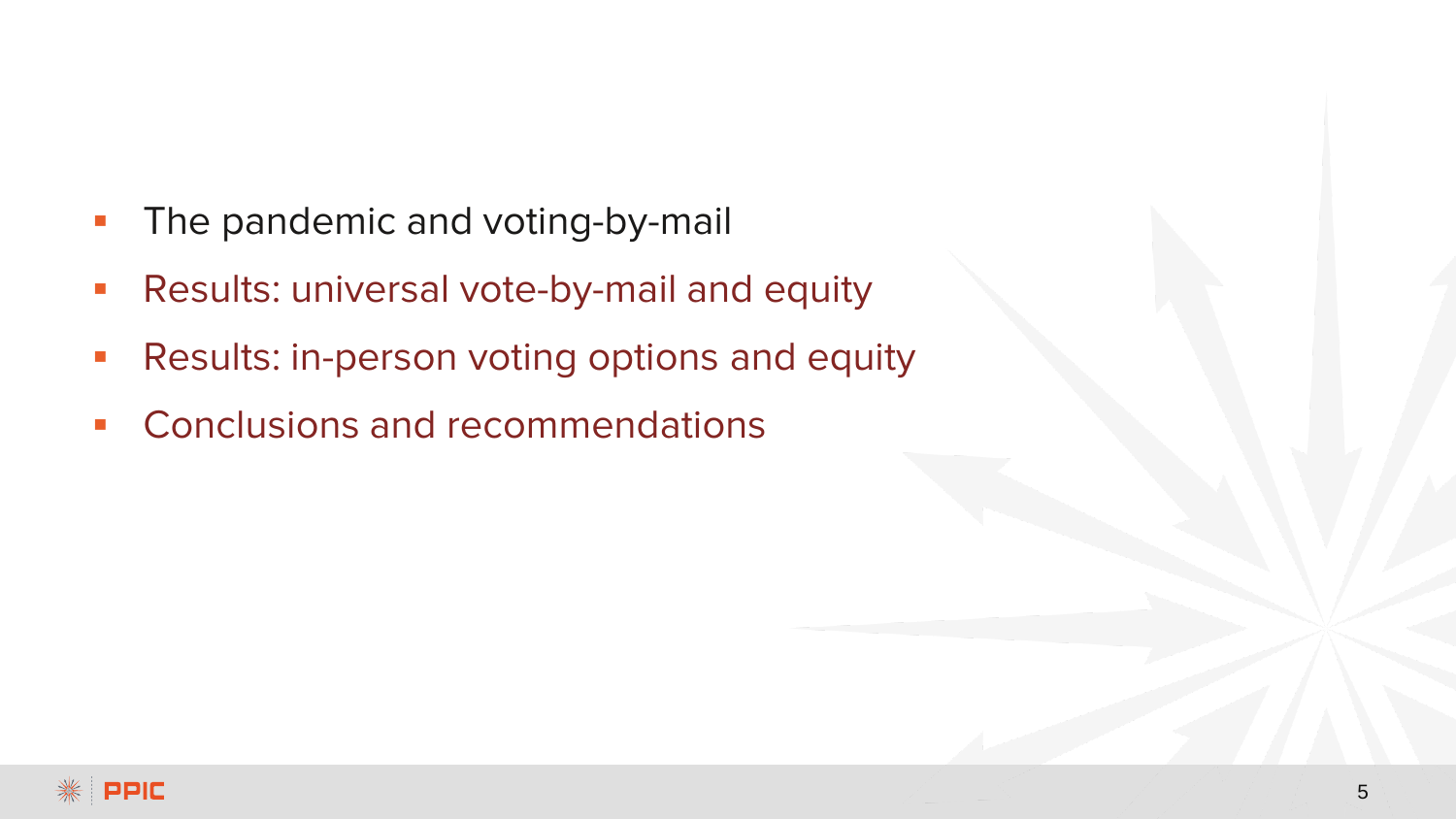### **States relaxed access to mail ballots**

- **9 states removed restrictions on signing up**
- **15 states mailed every voter an application**
- **7** States and DC mailed every voter a ballot
	- California was one of these states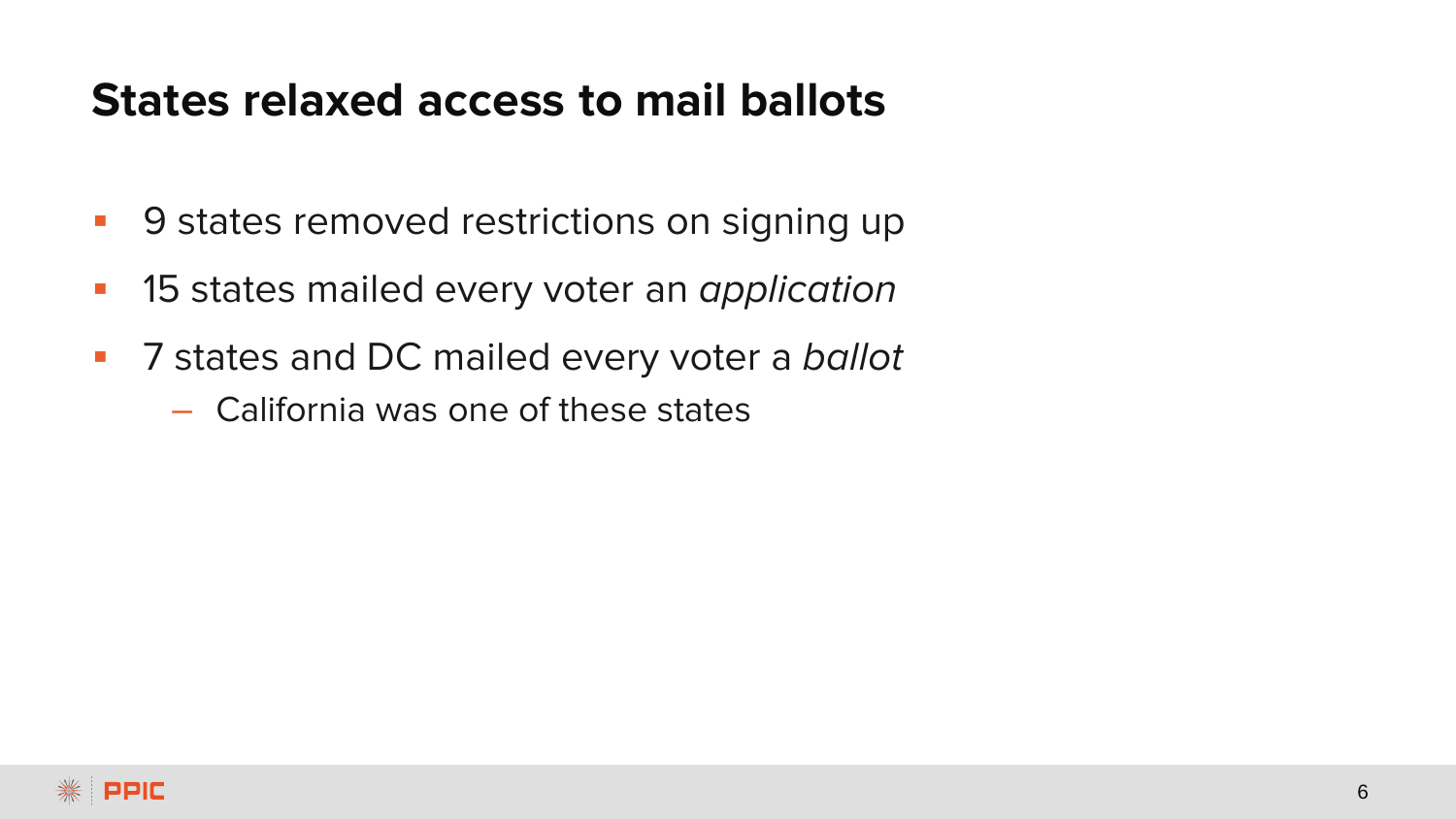### **Many states changed access to mail ballots for 2020**

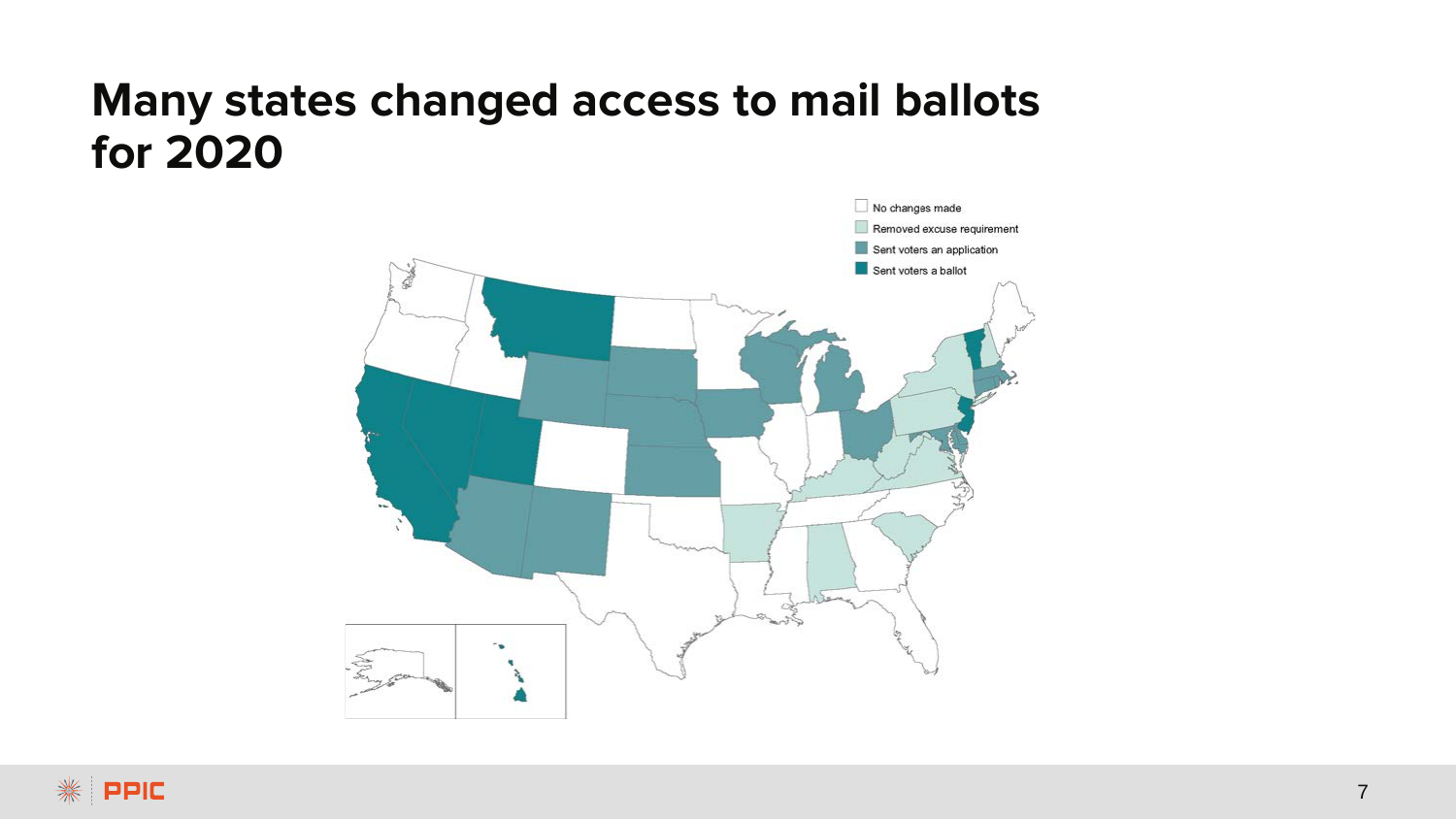# **California took a varied approach to the pandemic…**

- Mailed ballots to all active voters in all counties
	- Will continue under AB 37
- **One of five approaches to in-person voting** 
	- Traditional polling place system (16)
	- Consolidated polling places accessible to neighborhood (7)
	- Consolidated polling places accessible to anyone in county (17)
	- Voter's Choice Act (15)
	- All vote-by-mail with no polling places (3)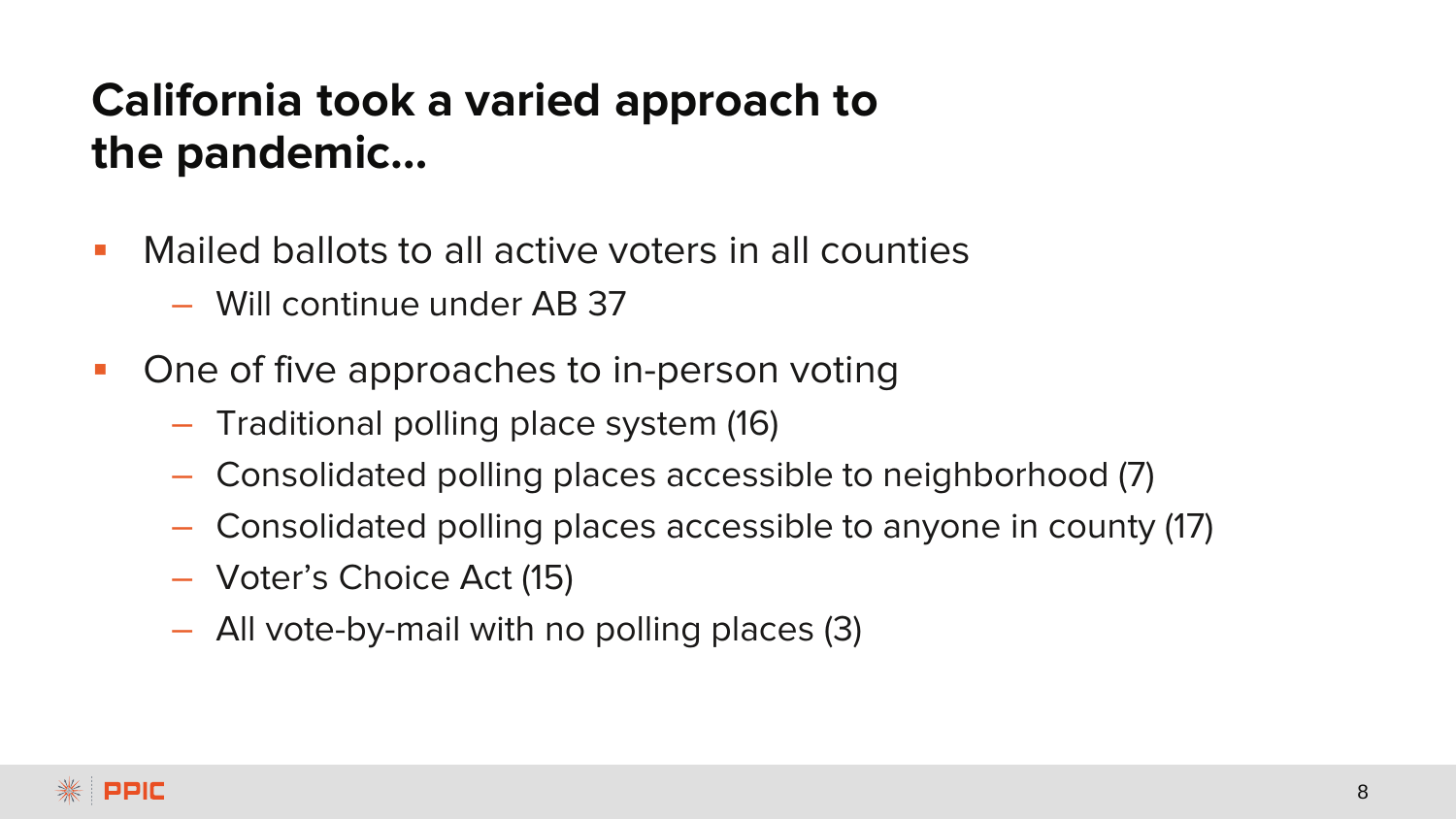#### **…across counties**



All mail ballot prior to 2020

Voters Choice Act (VCA)

- Consolidated polling place-countywide voting
- Consolidated polling place-specific location

Traditional polling places

The Warehouse of

ъ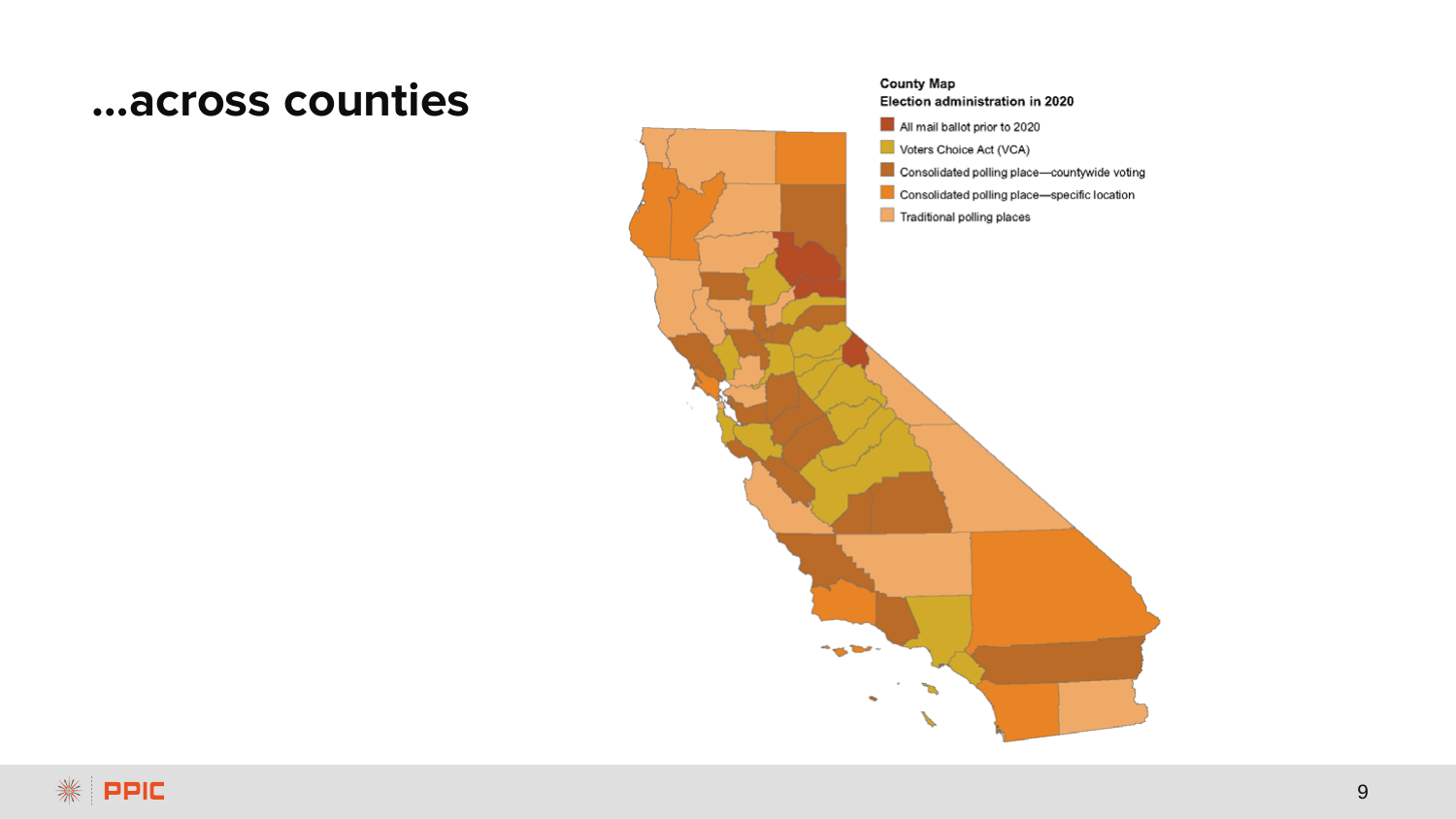- **The pandemic and voting-by-mail**
- **Results: universal vote-by-mail and equity**
- **Results: in-person voting options and equity**
- **Conclusions and recommendations**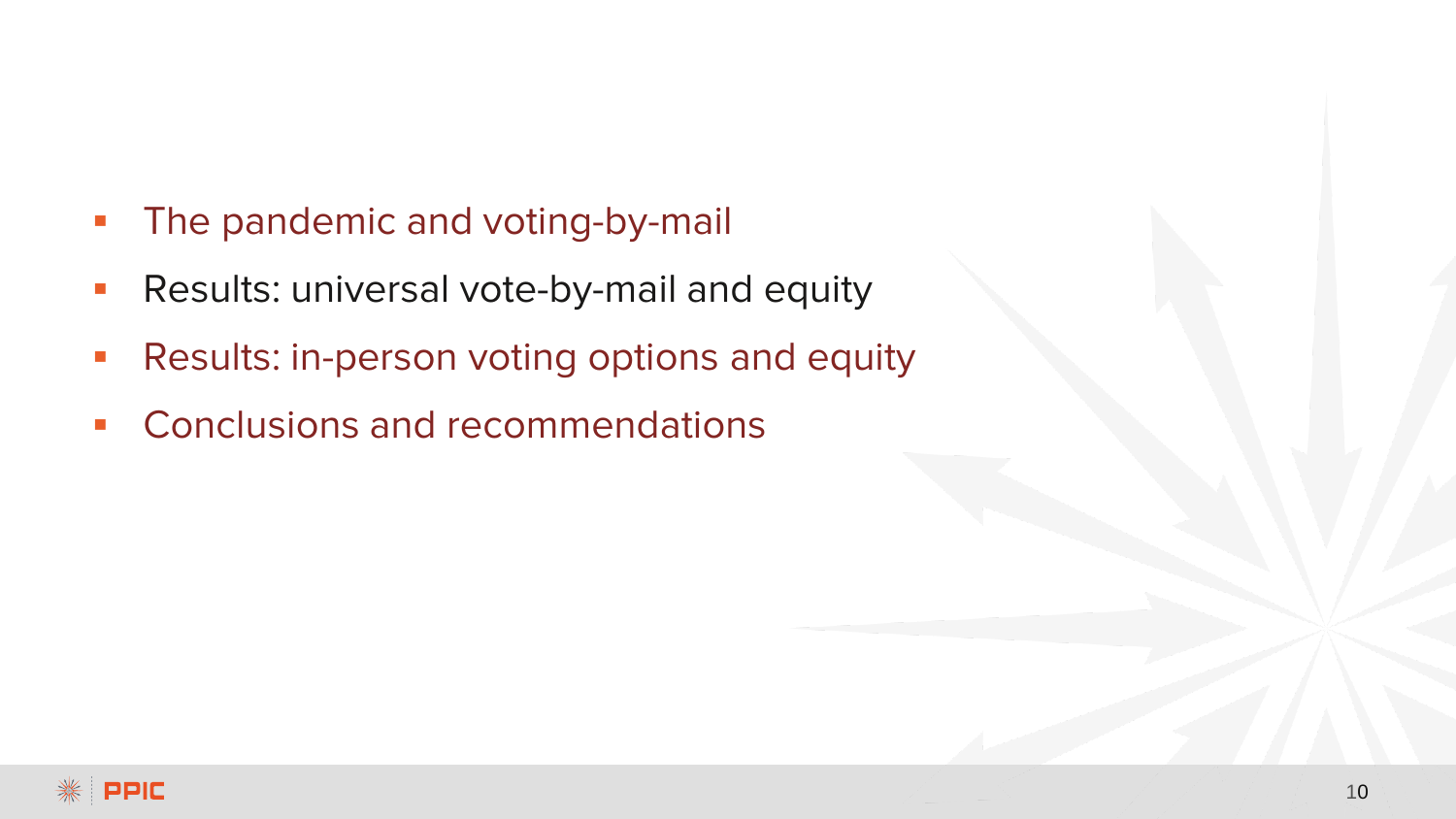# **Universal VBM was good for youth, mostly good for people of color**

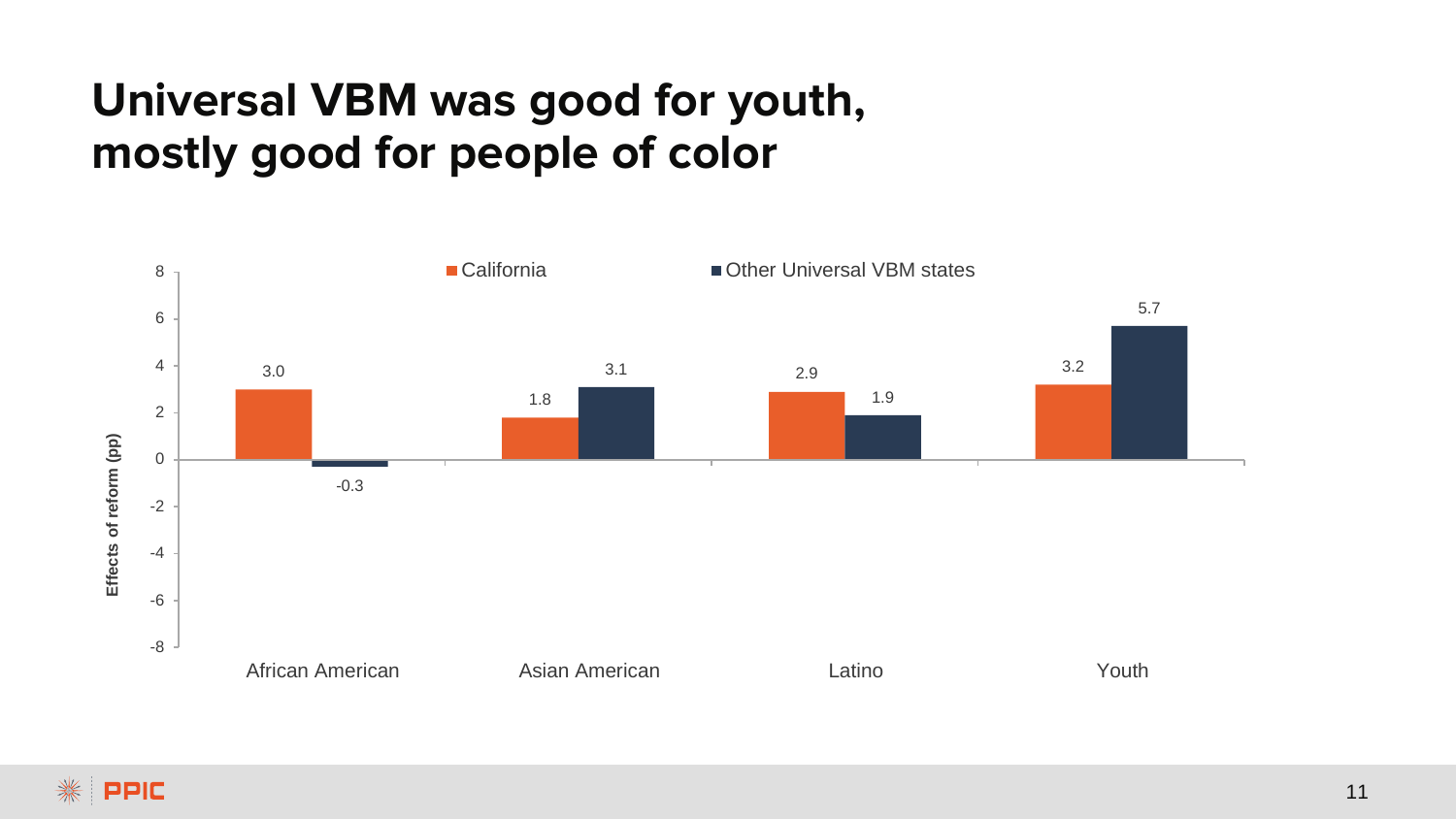# **Mail ballots in LA 2020 primary usually hurt turnout gap**

Sending ballots always increased turnout, but increased it more for seniors and non-Hispanic whites

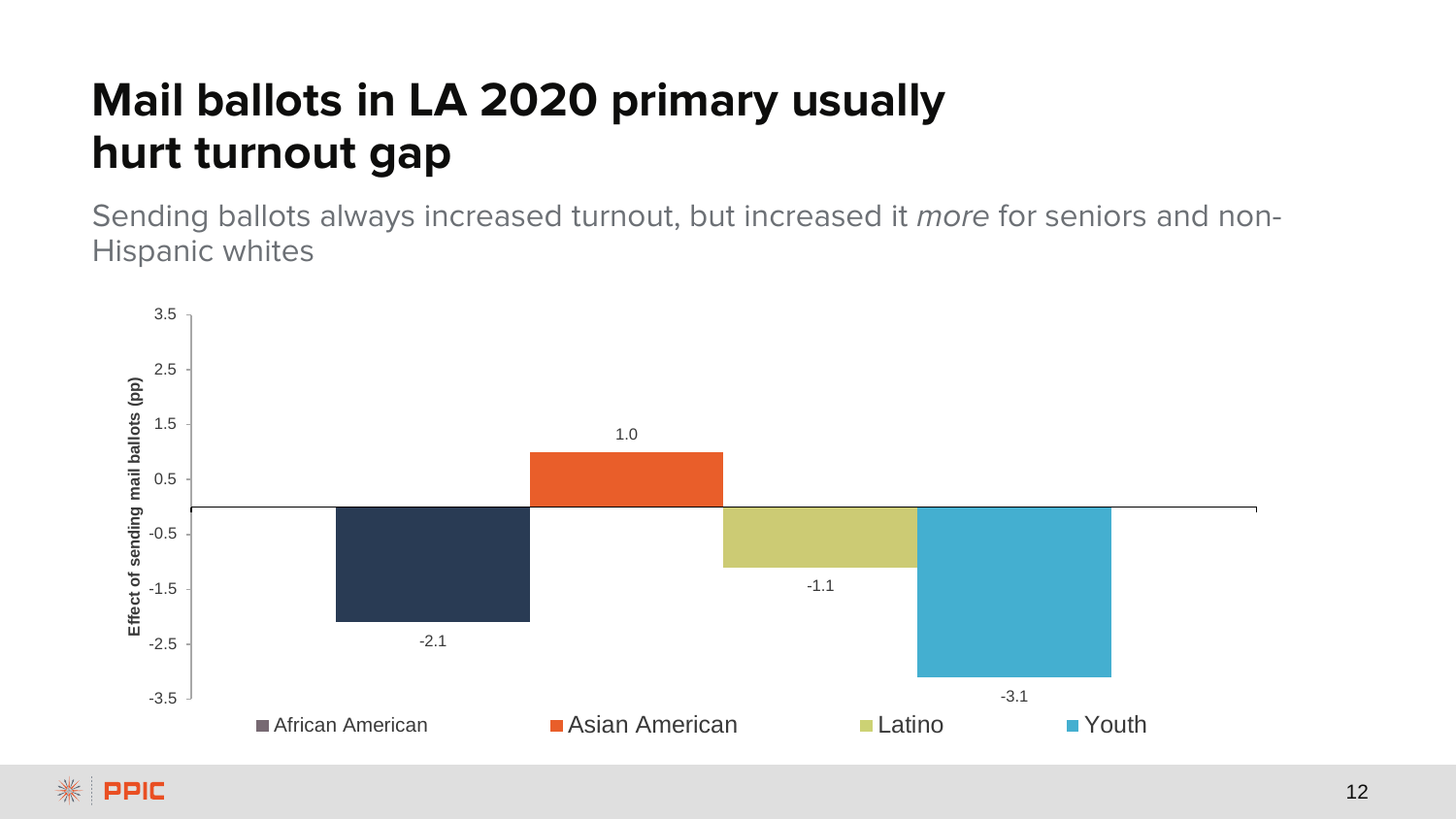- **The pandemic and voting-by-mail**
- **Results: universal vote-by-mail and equity**
- **Results: in-person voting options and equity**
- **Conclusions and recommendations**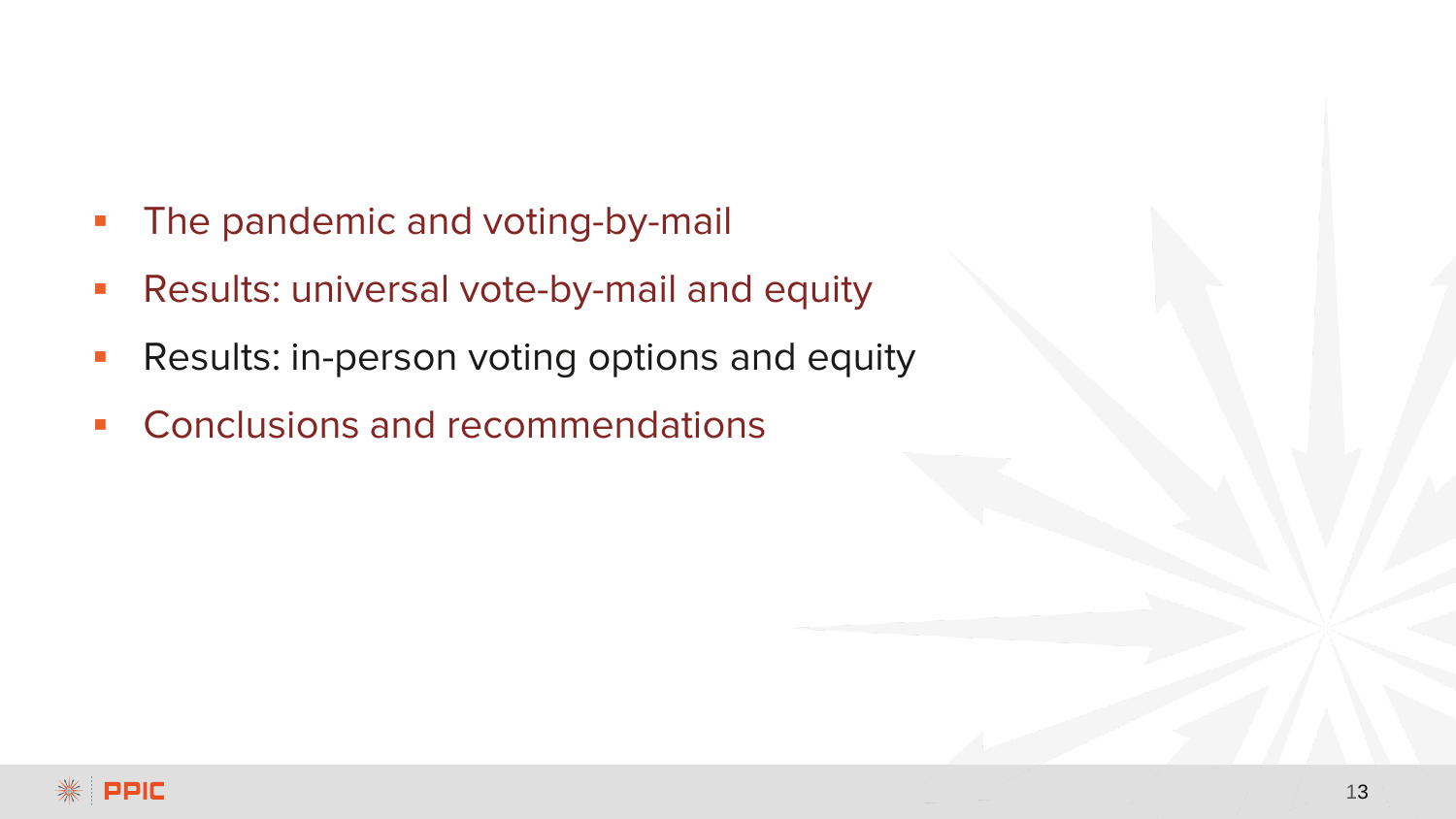# **Changing in-person options often worsened turnout gap for VBM registrants…**

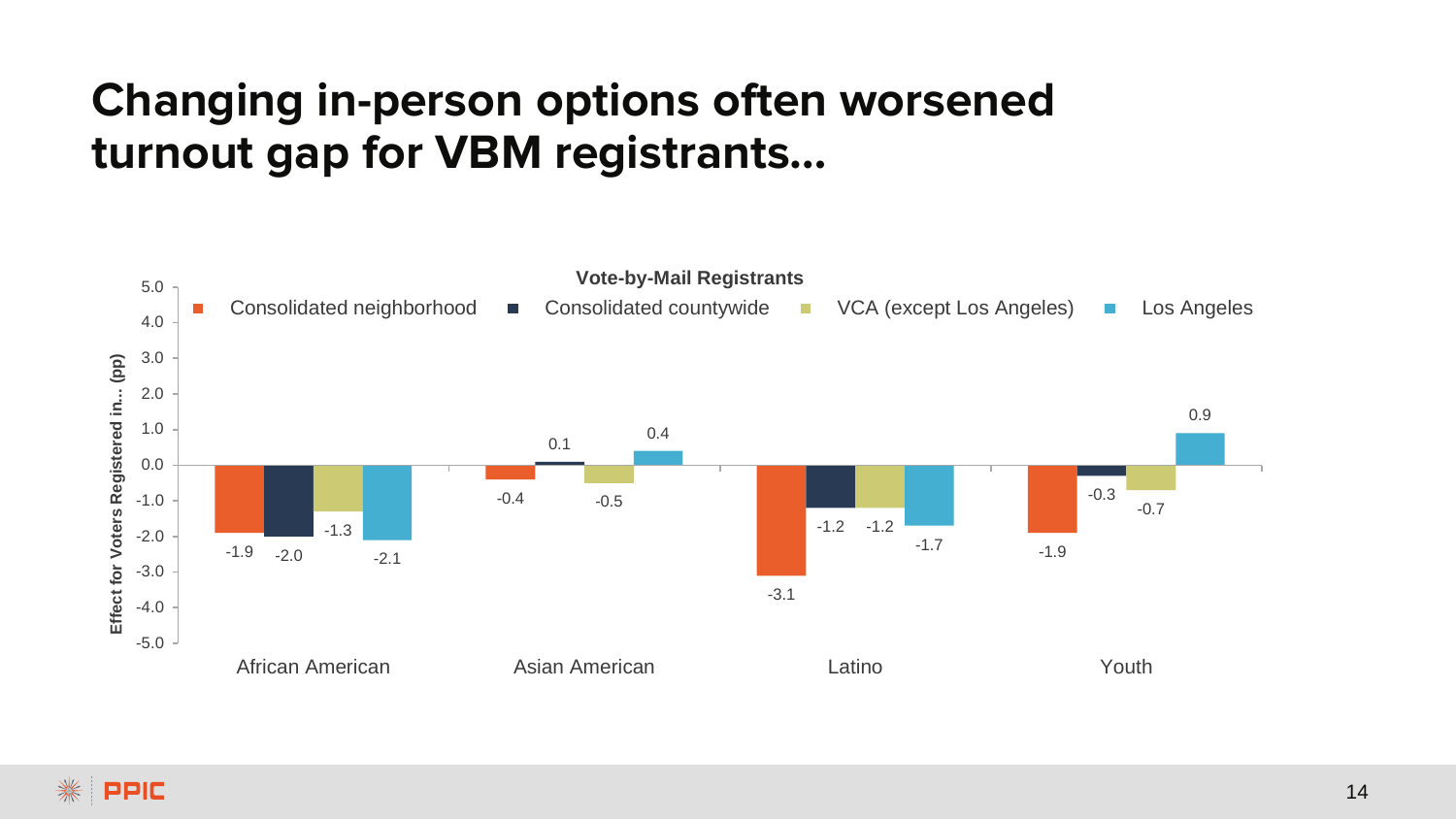### **…and in-person registrants**

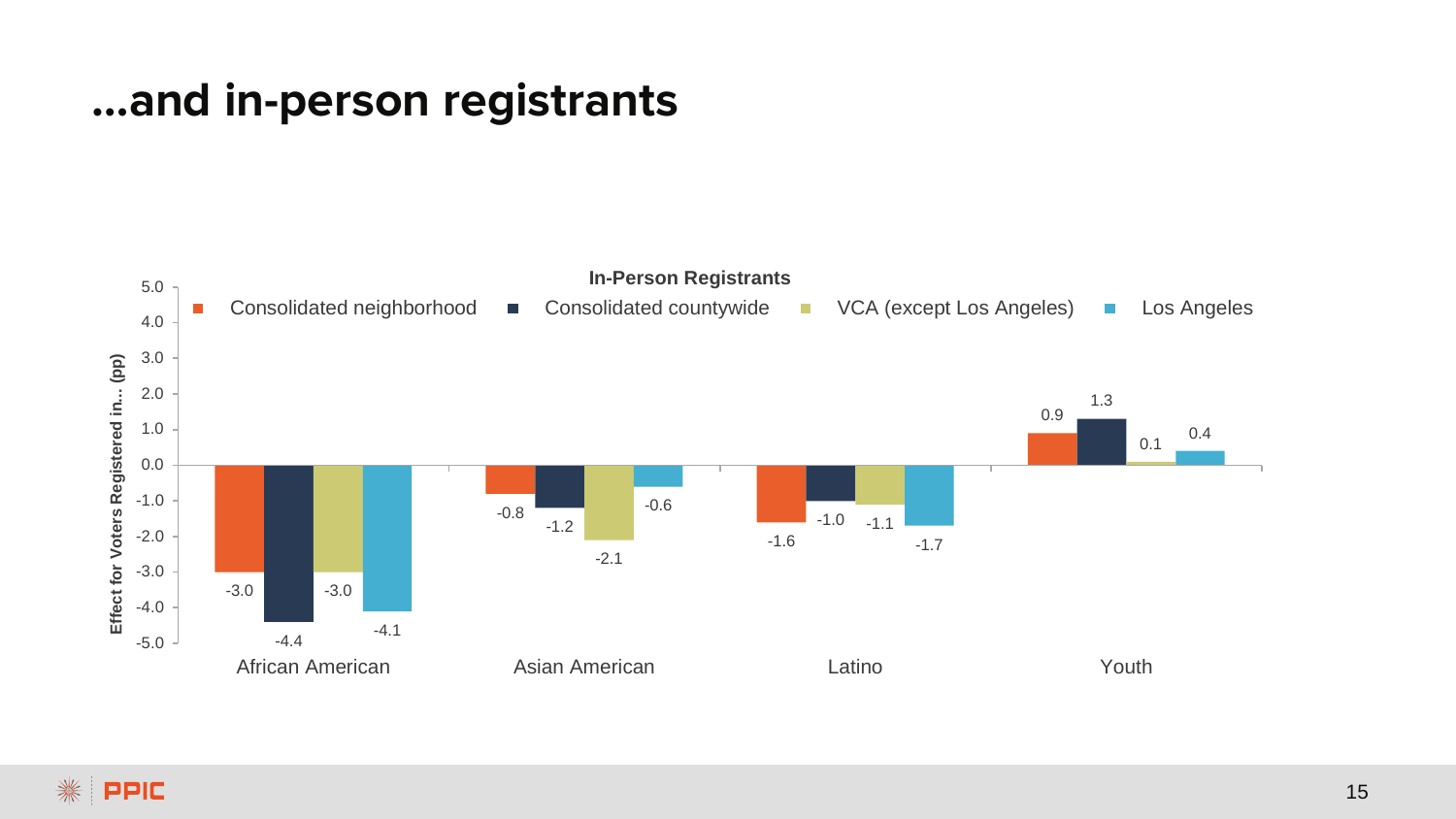- **The pandemic and voting-by-mail**
- **Results: universal vote-by-mail and equity**
- **Results: in-person voting options and equity**
- Conclusions and recommendations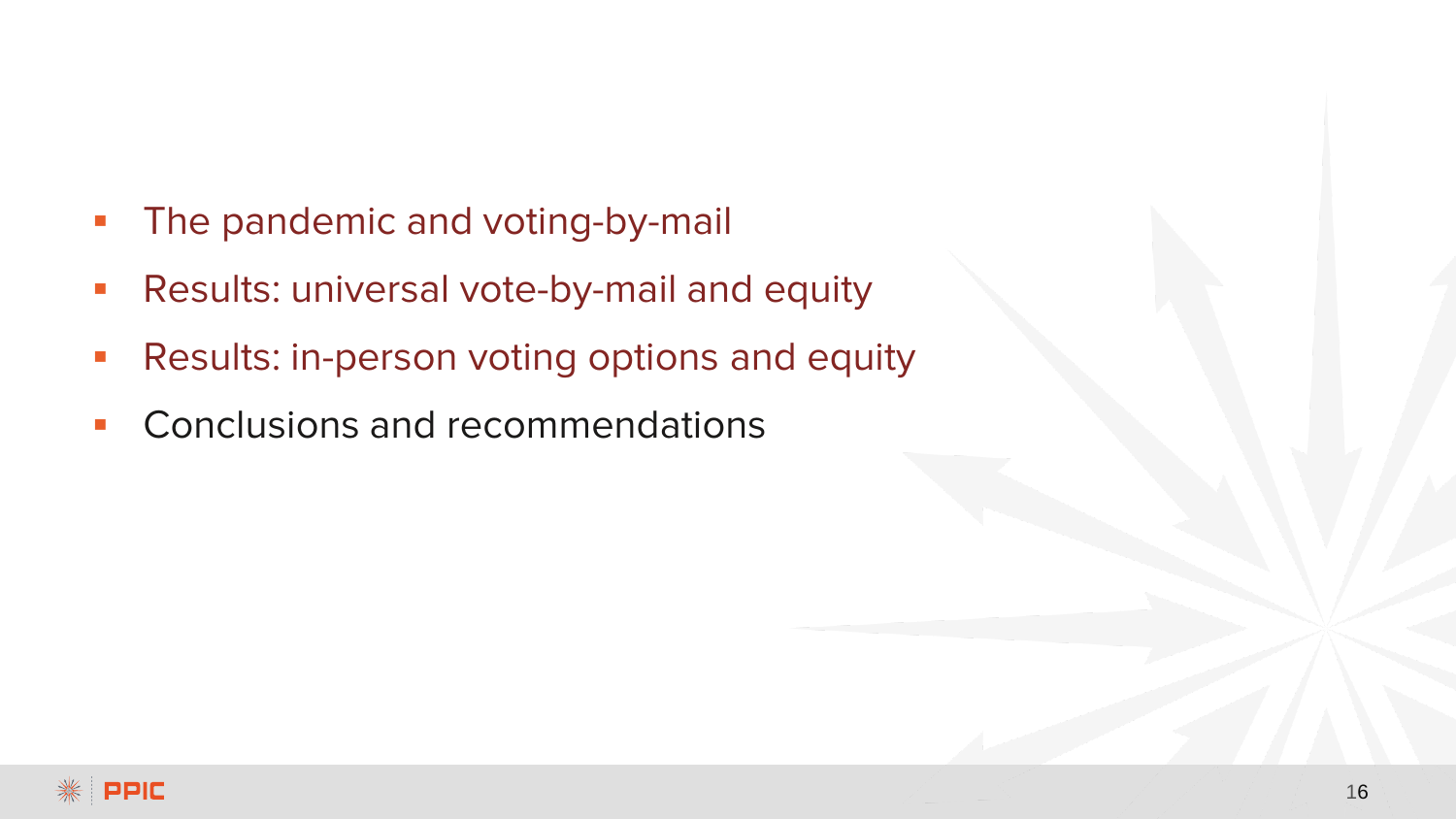### **Conclusions/recommendations**

- Universal VBM: modest improvement in fall elections
	- Primary elections more complicated
- **Consolidating in-person: some worsened equity** 
	- Includes Voter's Choice Act consolidation
- **Recommendations** 
	- More outreach to underrepresented groups in primaries
	- More outreach to underrepresented groups about in-person voting
	- Possible rethinking of in-person consolidation